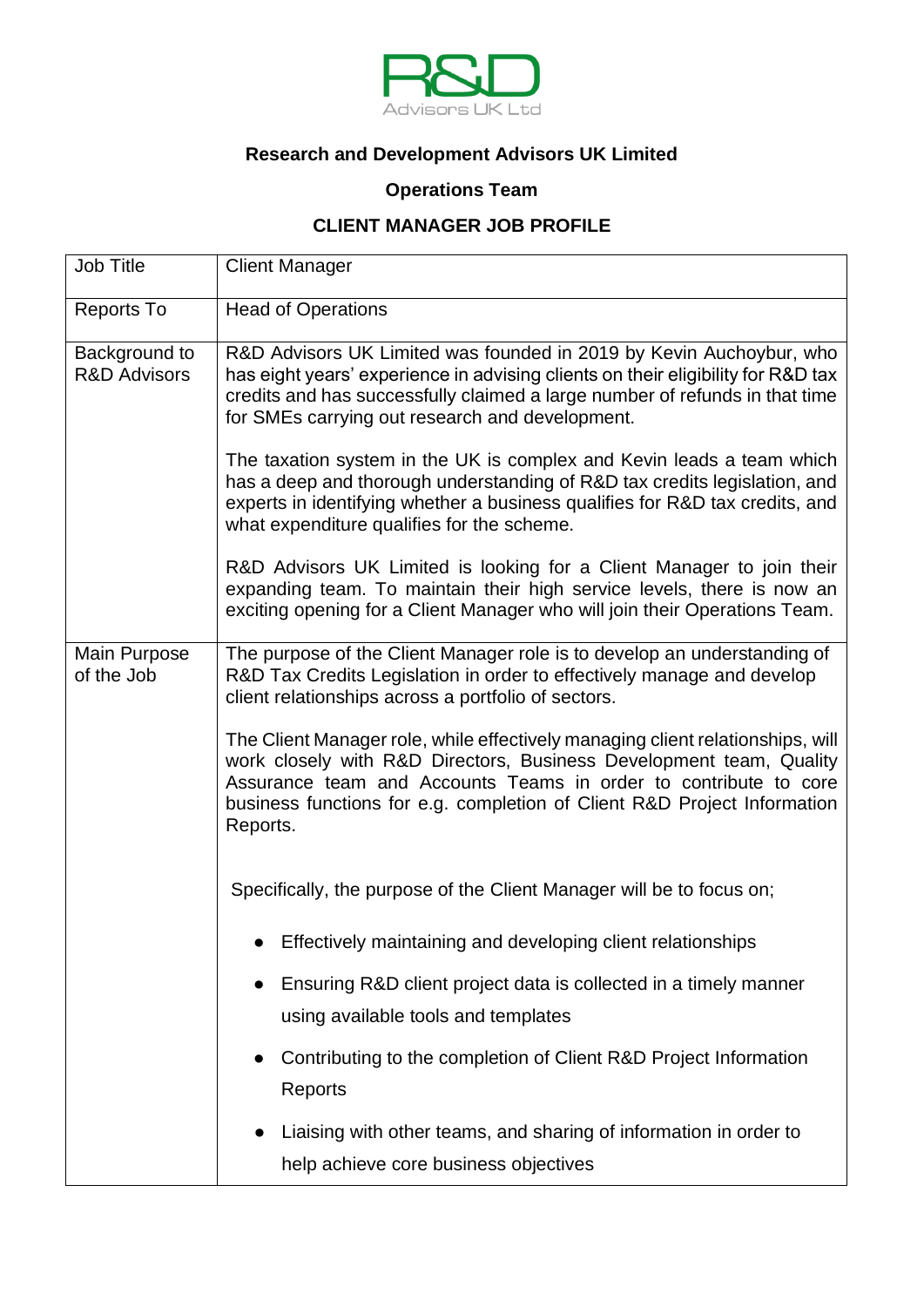| Key<br>Responsibilities | <b>Main Duties and Responsibilities</b>                                                                                                                                                                                        |
|-------------------------|--------------------------------------------------------------------------------------------------------------------------------------------------------------------------------------------------------------------------------|
|                         | Play an integral part in the R&D Operations Team                                                                                                                                                                               |
|                         | Manage a portfolio of existing client accounts.                                                                                                                                                                                |
|                         | Maintain relationships and communication from client introducers<br>(such as Accountancy referrals).                                                                                                                           |
|                         | Regularly touch base with the client via face to face, telephone and<br>email communication                                                                                                                                    |
|                         | Ensure client Professional Service Agreements are regularly<br>maintained and negotiated.                                                                                                                                      |
|                         | Ensure all project information for R&D Client Reports are effectively<br>managed in a timely manner such as obtaining company history,<br>and professional competency statement information.                                   |
|                         | Develop a schedule to ensure that all client accounts are managed<br>effectively.                                                                                                                                              |
|                         | Regularly book and attend client meetings to extract project data<br>using the R&D Advisors Client Questionnaire Framework.                                                                                                    |
|                         | Manage and coordinate post project data collection meetings to<br>include management of client digital recordings (BigHand<br>software), project photos/supporting information, client<br>questionnaire write ups (by QA team) |
|                         | Regularly update outcomes from client meetings using available<br>$\bullet$<br>tools such as Excel or CRM                                                                                                                      |
|                         | Ensure post meeting project data is disseminated in a timely<br>$\bullet$<br>manner to other team members.                                                                                                                     |
|                         | Maintain regular contact with clients, sharing success stories and<br>$\bullet$<br>claim updates.                                                                                                                              |
|                         | Understand a wide range of sectors where R & D could be applied<br>$\bullet$<br>such as the technology, construction or engineering sectors.                                                                                   |
|                         | Have a credible, sophisticated and intelligent approach to client<br>$\bullet$<br>management.                                                                                                                                  |